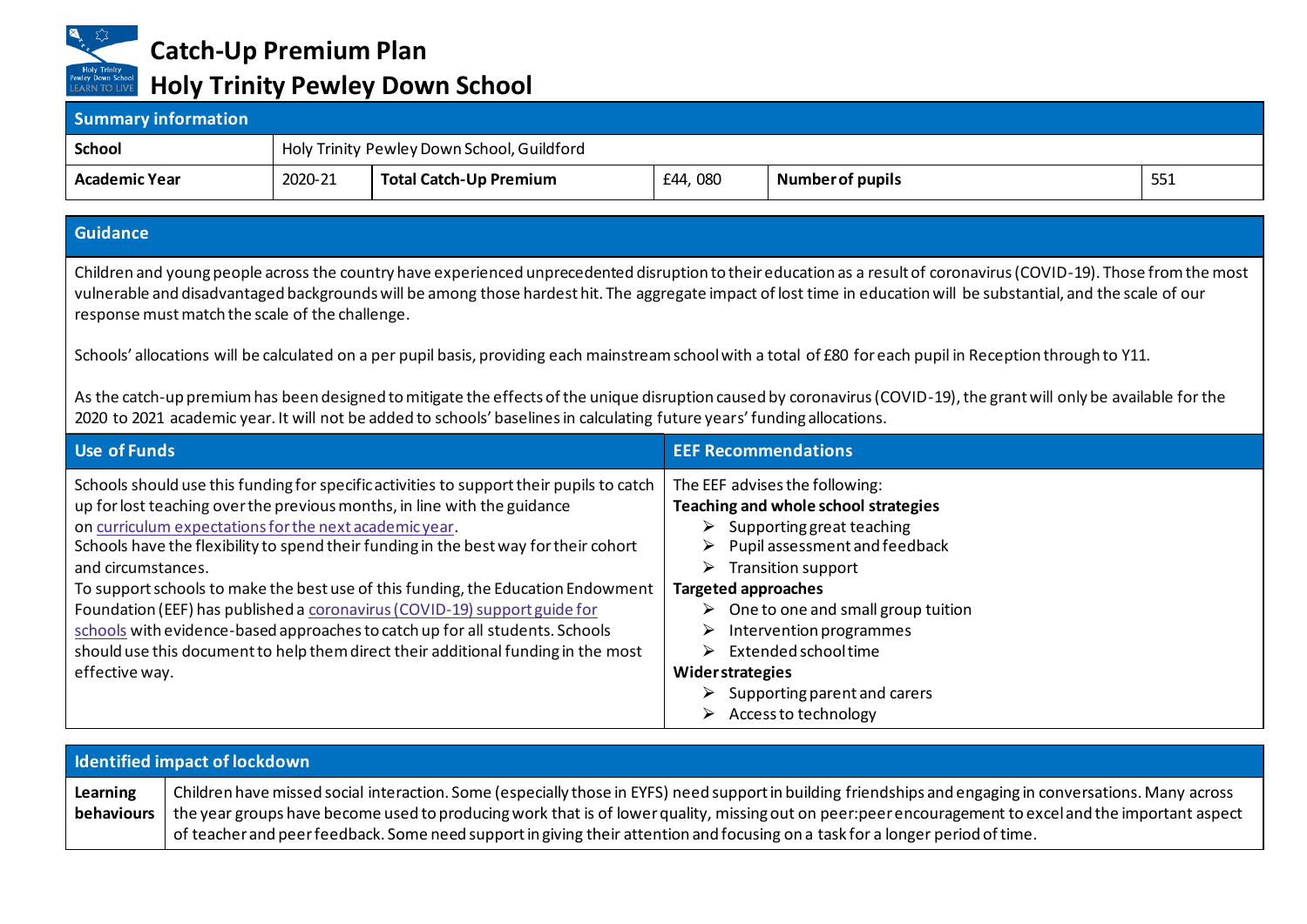| Reading                          | The majority of children accessed reading during lockdown. However, children appear to have less stamina for independent reading, some are less fluent in<br>their reading and the gap between those children that read widely and those children who do not is now wider. The readers at the lower end of each<br>cohort have been disproportionately impacted.                                                                                                                                                                                                                                                                                                                                                                              |
|----------------------------------|-----------------------------------------------------------------------------------------------------------------------------------------------------------------------------------------------------------------------------------------------------------------------------------------------------------------------------------------------------------------------------------------------------------------------------------------------------------------------------------------------------------------------------------------------------------------------------------------------------------------------------------------------------------------------------------------------------------------------------------------------|
| <b>Writing</b>                   | Children haven't necessarily missed 'units' of learning in the same way as in other subjects, however they have missed out on opportunities for practising<br>writing skills. Those who have maintained writing throughout lockdown are less affected, however those who didn't write often are working hard on<br>building writing stamina, developing handwriting skills and practising any spelling, punctuation and grammar skills that have been lost due to a lack of<br>opportunity to write for a purpose, not having an audience for their written work during lockdown.                                                                                                                                                             |
| <b>Maths</b>                     | Specific content has been missed leading to gaps in learning. Children still have an appetite for maths and lockdown has not affected their attitudes.<br>Arithmetic competency appears to be on track, but some of our EAL learners have fallen behind with their use of mathematical language.                                                                                                                                                                                                                                                                                                                                                                                                                                              |
| <b>Other</b><br>subject<br>areas | There are some gaps in knowledge because whole units of work were not taught - some children are less able to access prior knowledge when learning<br>something new and they are less likely to make connections between concepts and themes throughout the curriculum. Children have also missed out on<br>the wider curriculum experiences e.g. trips, visitors and cross-curricular interactive experiences that are a staple of bringing learning to life at HTPD (The<br>Great Exhibition, The Science Museum, The Dinosaur Exhibition etc.). However, we have noted that the high quality resources sent home for some<br>foundation subject topic areas have resulted in a greater depth of knowledge being retained by some children. |

| Planned expenditure - The headings below are grouped into the categories outlined in the Education Endowment Foundation's coronavirus support guide for schools                                                                                                                                                                                                                                                                  |                                                                                                                                                                                                                             |                        |                   |               |  |  |
|----------------------------------------------------------------------------------------------------------------------------------------------------------------------------------------------------------------------------------------------------------------------------------------------------------------------------------------------------------------------------------------------------------------------------------|-----------------------------------------------------------------------------------------------------------------------------------------------------------------------------------------------------------------------------|------------------------|-------------------|---------------|--|--|
| i. Teaching and whole-school strategies                                                                                                                                                                                                                                                                                                                                                                                          |                                                                                                                                                                                                                             |                        |                   |               |  |  |
| <b>Desired outcome</b>                                                                                                                                                                                                                                                                                                                                                                                                           | Chosen approach and anticipated cost                                                                                                                                                                                        | Impact (once reviewed) | <b>Staff lead</b> | <b>Review</b> |  |  |
| Supporting great teaching:                                                                                                                                                                                                                                                                                                                                                                                                       |                                                                                                                                                                                                                             |                        |                   |               |  |  |
| Foundation subjects will be planned in detail and<br>consideration for how pre-requisite knowledge will be<br>taught alongside new learning so that knowledge gaps<br>can be reduced.                                                                                                                                                                                                                                            | Additional time for subject leaders and teachers to<br>research and plan foundation subjects (history, RE, PSHE<br>etc). Release time and additional cover will be required<br>to facilitate the additional PPA.<br>(E2000) |                        | CB/HP             | Feb 21        |  |  |
| Ensure lower ability readers in each year group are                                                                                                                                                                                                                                                                                                                                                                              |                                                                                                                                                                                                                             |                        |                   |               |  |  |
| heard to read regularly and provided with a range of<br>appropriately matched titles.                                                                                                                                                                                                                                                                                                                                            | Purchase additional reading books for Y2 and Y4 to<br>increase titles suitable for lower book bands.                                                                                                                        |                        | LH                | Feb 21        |  |  |
|                                                                                                                                                                                                                                                                                                                                                                                                                                  | (E1600)                                                                                                                                                                                                                     |                        |                   |               |  |  |
| Set up 'teacher trios' to support teachers and improve<br>the quality of provision. Set time for trios to meet.<br>observe, support one another and share and discuss the<br>provision and teaching strategies being used in their<br>classes. This will have a particular emphasis on<br>improving outcomes despite the restrictions in place in<br>the classroom such as seating and less opportunity for<br>group discussion. |                                                                                                                                                                                                                             |                        |                   |               |  |  |
| PE support for all teachers who require it in their<br>lessons - the admin hours of the PE specialist will be                                                                                                                                                                                                                                                                                                                    |                                                                                                                                                                                                                             |                        |                   |               |  |  |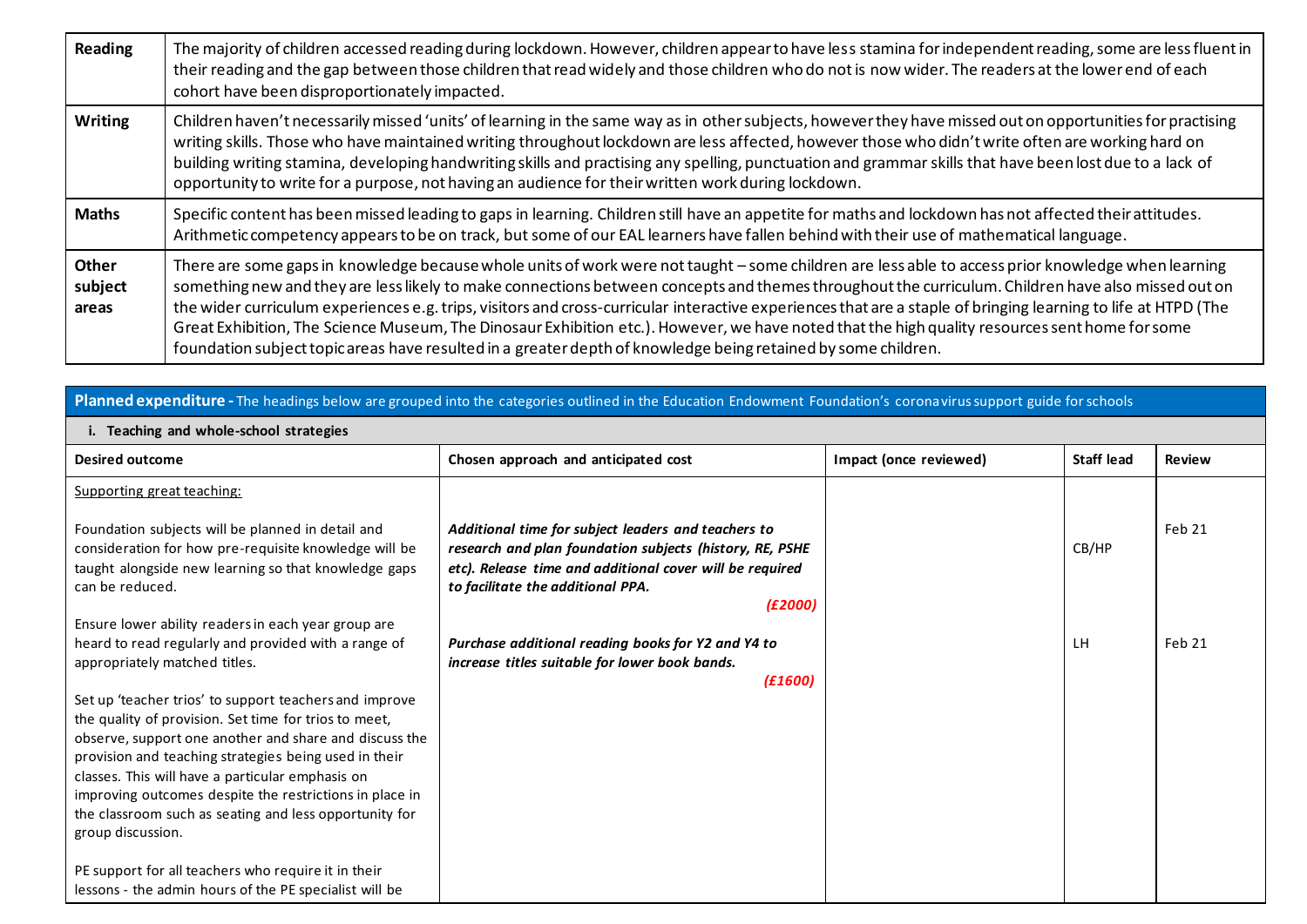| moved to teaching support while class bubbles continue<br>for PE and current restrictions are in place on inter-<br>school activities.                                                                                 |                                                                                                                                                                |                        |                   |              |  |
|------------------------------------------------------------------------------------------------------------------------------------------------------------------------------------------------------------------------|----------------------------------------------------------------------------------------------------------------------------------------------------------------|------------------------|-------------------|--------------|--|
| Increased SLT non-contact at infant school to ensure<br>support for teachers, opportunities for non-contact and<br>extra SEN provision for children.                                                                   | Employed extra full time NQT to set up a job share for<br>SLT member (part of this role funded by Catch-up<br>Premium).<br>(f10000)                            |                        | CB/CF<br>mentor   |              |  |
| Teaching assessment and feedback                                                                                                                                                                                       |                                                                                                                                                                |                        |                   |              |  |
| Through targeted assessment for learning, teachers<br>have a clear understanding of what gaps in learning<br>remain and use this knowledge to inform their planning,<br>feedback and subsequent teaching. Using termly | Purchase and implement Standardised Assessments.<br>Complete termly tests and record assessments to identify<br>gaps to track performance.                     |                        | CB/HP/TE          | July 21      |  |
| standardised tests will offer another level of confidence                                                                                                                                                              | (E3500)                                                                                                                                                        |                        |                   |              |  |
| in this process, but AFL during day to day teaching will<br>be the key method to identify and fill the gaps in any<br>child's learning.                                                                                | Employed extra full time NQT to provide capacity for<br>teacher release time and intervention.<br>As above                                                     |                        | CB/CF<br>mentor   |              |  |
| <b>Total budgeted cost</b><br>£16 100                                                                                                                                                                                  |                                                                                                                                                                |                        |                   |              |  |
| <b>Targeted approaches</b><br>ii.                                                                                                                                                                                      |                                                                                                                                                                |                        |                   |              |  |
|                                                                                                                                                                                                                        |                                                                                                                                                                |                        |                   |              |  |
| <b>Desired outcome</b>                                                                                                                                                                                                 | Chosen action/approach                                                                                                                                         | Impact (once reviewed) | <b>Staff lead</b> | Review date? |  |
| 1-to-1 and small group tuition                                                                                                                                                                                         |                                                                                                                                                                |                        |                   |              |  |
| Identified children will have opportunities to read regularly<br>to increase rates of reading fluency. Their comprehension                                                                                             | Additional TA staffing in class bubbles                                                                                                                        |                        | CB/DC             | Feb 21       |  |
| will improve as a result of being able to read at pace<br>without spending their working memory decoding.                                                                                                              | Additional support from Librarian to ensure all<br>children have suitable reading material<br>(E5, 480)                                                        |                        | LH/GT             |              |  |
| Intervention programmes                                                                                                                                                                                                |                                                                                                                                                                |                        |                   |              |  |
| Appropriate interventions support those identified children<br>in reinforcing their understanding of basic maths skills and                                                                                            | Additional teacher and TA staffing for intervention<br>groups and individuals Increased hours for SEN<br>support teacher in Year 6. Use her expertise to train |                        | CB/DC             | July 21      |  |
| application of number, their spelling, their handwriting,<br>their speaking and listening skills and their reading                                                                                                     | other support staff working in bubbles.<br>(E10,000)                                                                                                           |                        | DC                |              |  |